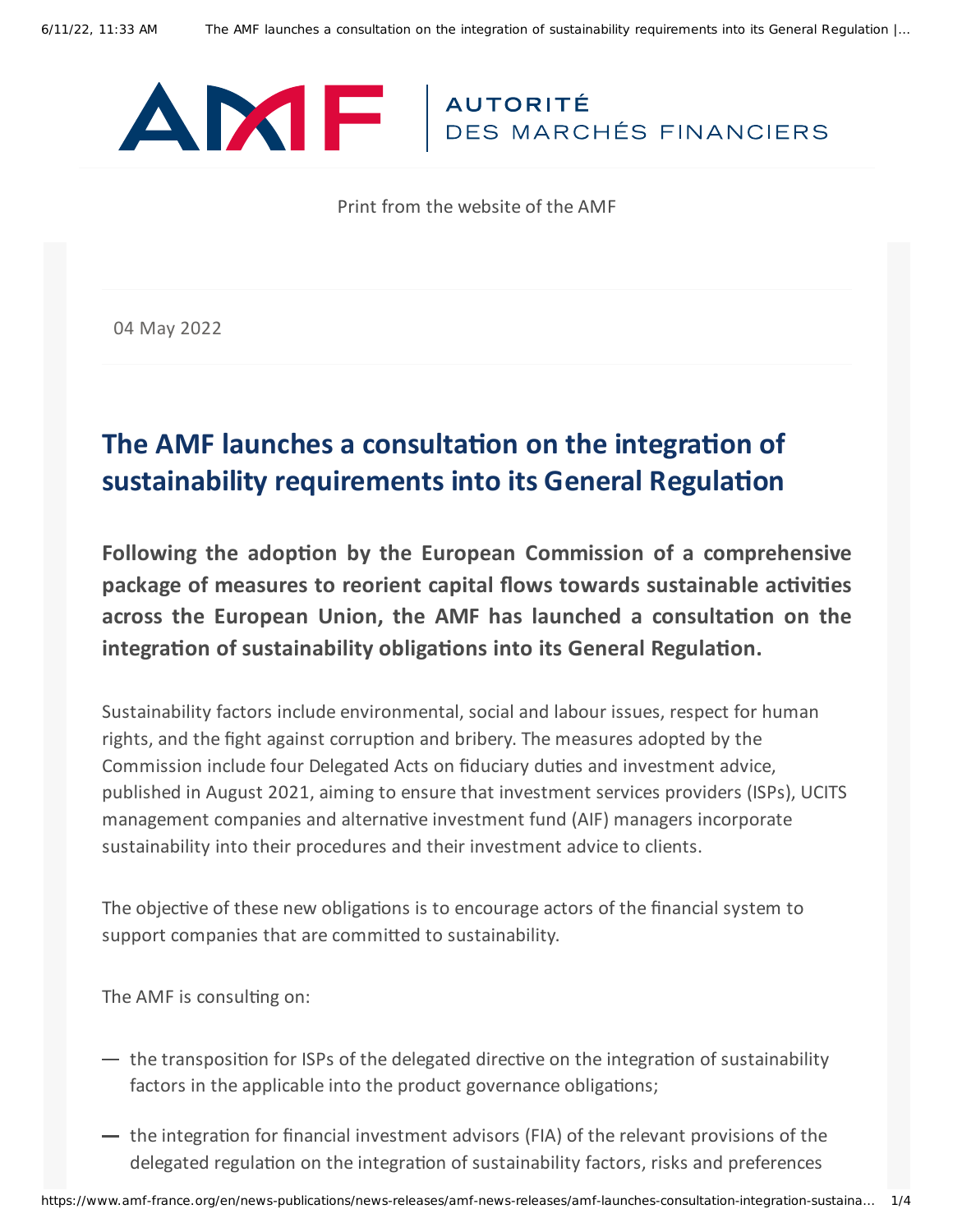6/11/22, 11:33 AM The AMF launches a consultation on the integration of sustainability requirements into its General Regulation |…

into certain organisational requirements and operating conditions for investment firms and the delegated directive on the integration of sustainability factors into the product governance obligations;

 $-$  the transposition for UCITS management companies of the delegated directive on sustainability risks and the sustainability factors to be taken into account for UCITS funds.

With regard to the products of ISPs, the AMF transposes the following applicable governance requirements:

- take into account sustainability factors in the product approval process and in the other governance and supervision set-ups;
- $-$  define to which group of clients the financial instrument is supposed to be distributed, based on their specific sustainability objectives;
- present the sustainability factors of a financial instrument in a transparent manner.

The consultation also includes several requirements for FIAs that provide investment advisory services and order reception and transmission services. These requirements include certain new obligations applicable to ISPs under certain delegated acts of both the Regulation and the Directive of Markets in Financial Instruments II (MIF).

With regard to the integration of sustainability risks and factors by UCITS management companies, the AMF is proposing to literally copy the provisions of the relevant Delegated Directive and incorporate them into the General Regulation.

The various Delegated Acts will be implemented in a staggered timetable starting from 1 August 2022.

Contributions should be sent at the latest on 3 June 2022 to [directiondelacommunication@amf-france.org](mailto:directiondelacommunication@amf-france.org) URL = [mailto:directiondelacommunication@amf-france.org].

## About the AMF

*The AMF is an independent public authority responsible for ensuring that savings invested in financial products are protected and that investors are provided with adequate information. The AMF also supervises the orderly operations of markets. Visit our website [https://www.amf-france.org](https://www.amf-france.org/) URL = [https://www.amf-france.org/]*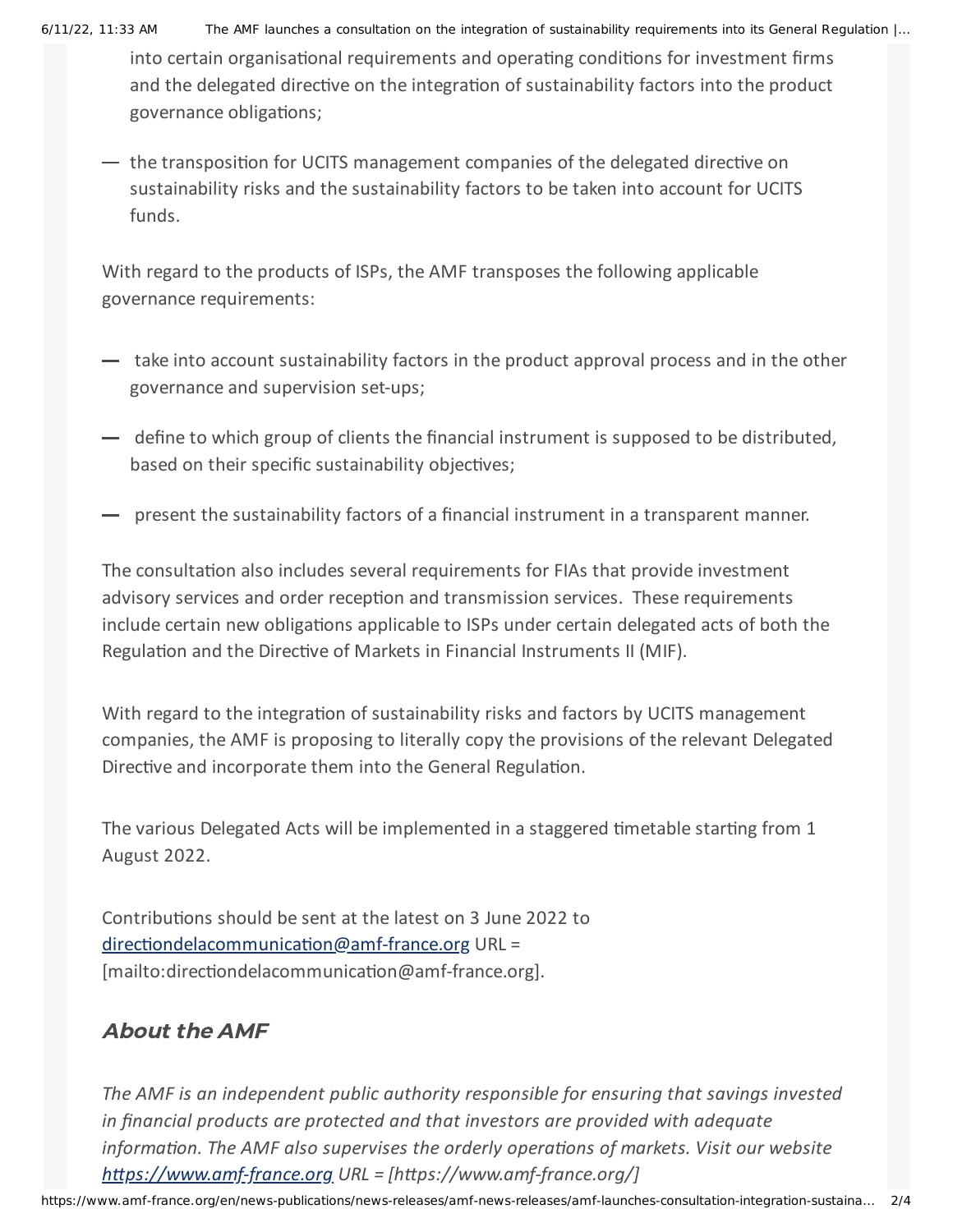|                   | PRESS CONTACT                                                                                                             |  |  |                                       |  |
|-------------------|---------------------------------------------------------------------------------------------------------------------------|--|--|---------------------------------------|--|
| Directorate       | <b>AMF Communications</b>                                                                                                 |  |  | +33 (0)1 5345 6028                    |  |
|                   |                                                                                                                           |  |  |                                       |  |
| <b>Read more</b>  |                                                                                                                           |  |  |                                       |  |
| $\Delta$          | Public consultation on the integration of sustainability requirements into the AMF<br>General Regulation (in French only) |  |  |                                       |  |
| <b>Keywords</b>   | REGULATORY DEVELOPMENTS                                                                                                   |  |  |                                       |  |
| ON THE SAME TOPIC |                                                                                                                           |  |  |                                       |  |
|                   |                                                                                                                           |  |  | Subscribe to our alerts and RSS feeds |  |
|                   |                                                                                                                           |  |  |                                       |  |
|                   |                                                                                                                           |  |  |                                       |  |
|                   |                                                                                                                           |  |  |                                       |  |
|                   |                                                                                                                           |  |  |                                       |  |
|                   |                                                                                                                           |  |  |                                       |  |